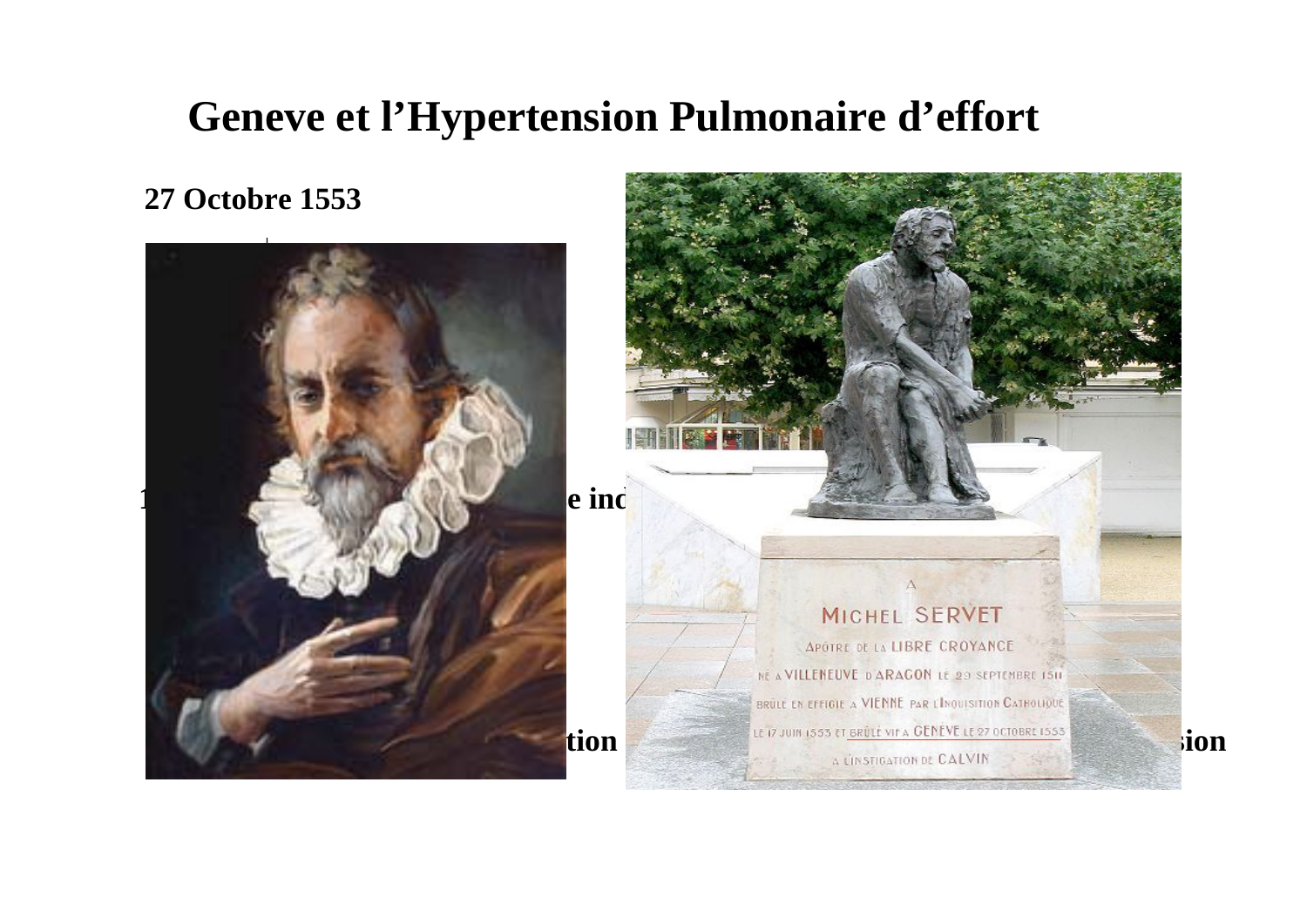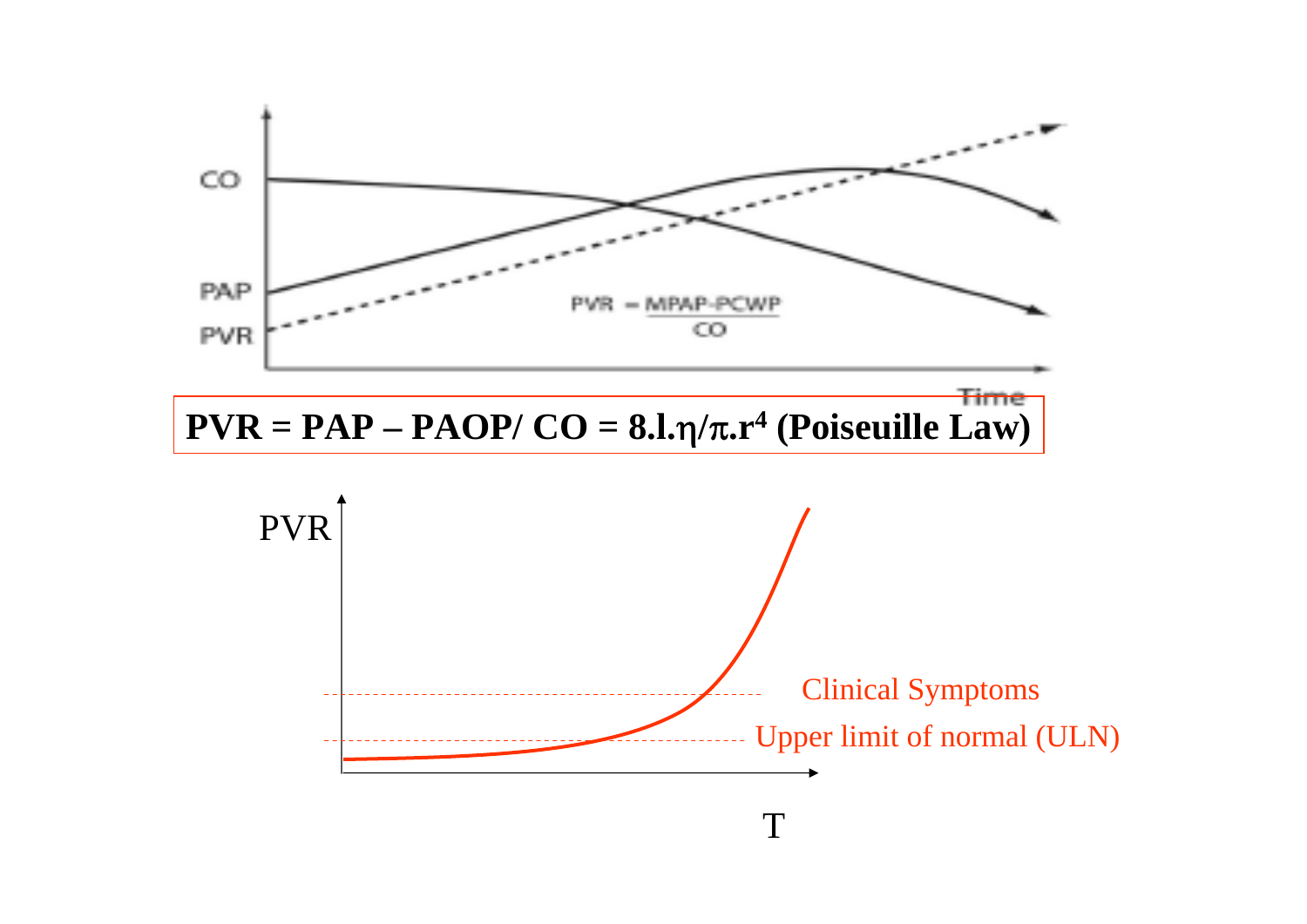# PREVALENCE OF EXERCISE INDUCED PH

# -**At risk population:**

Scleroderma 20 to 50%, HIV 0,45% Familial: exercise, 10% of control / 30% of relatives/50%BMPR2 Drepanocytose: 30%

# -**Population générale** 10%!!!!!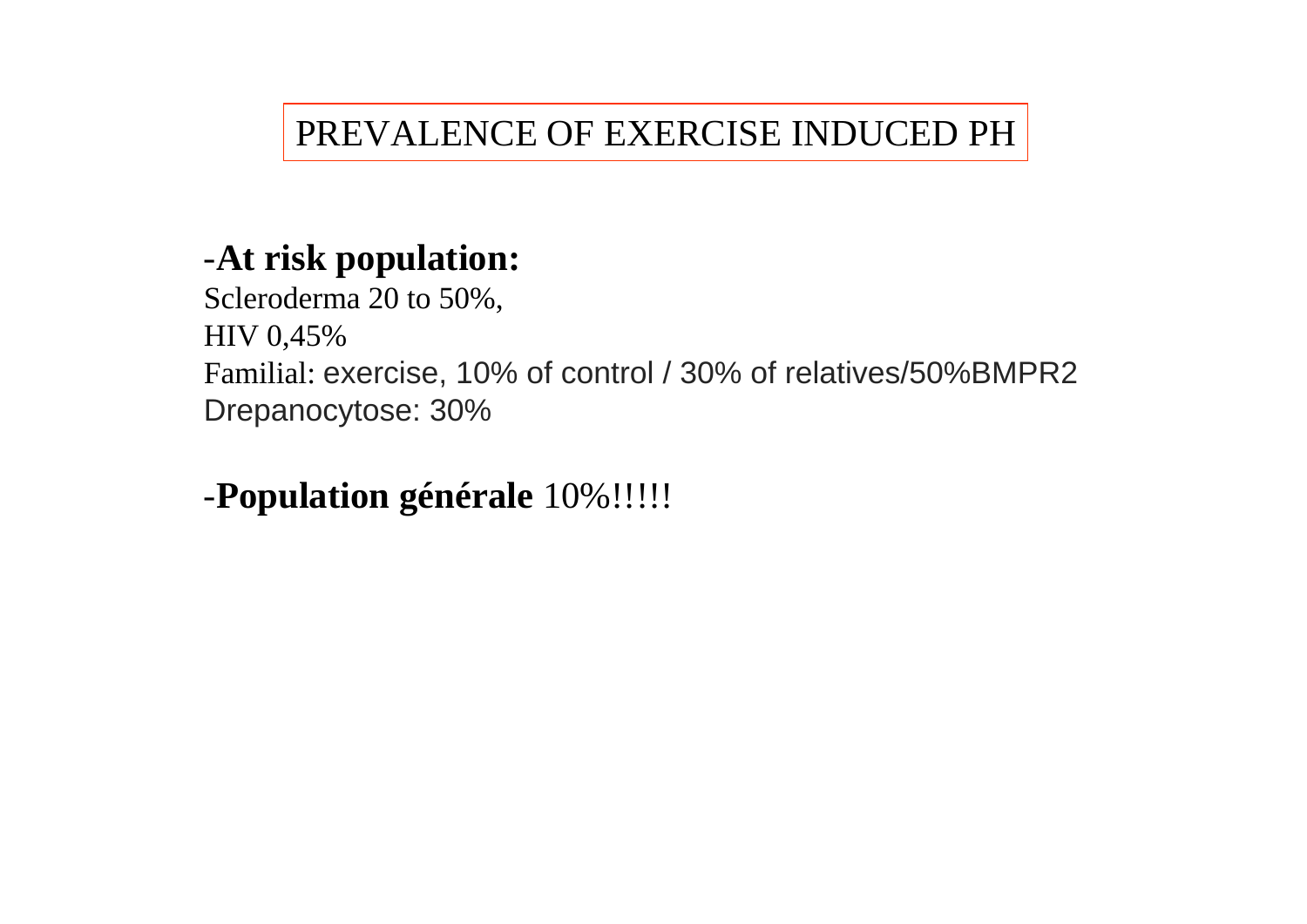# **« Hypertension pulmonaire d'effort »**

-Pulmonary Circulation in Exercise

-Exercice induced Pulmonary Hypertension

-Pulmonary hypertension in Exercise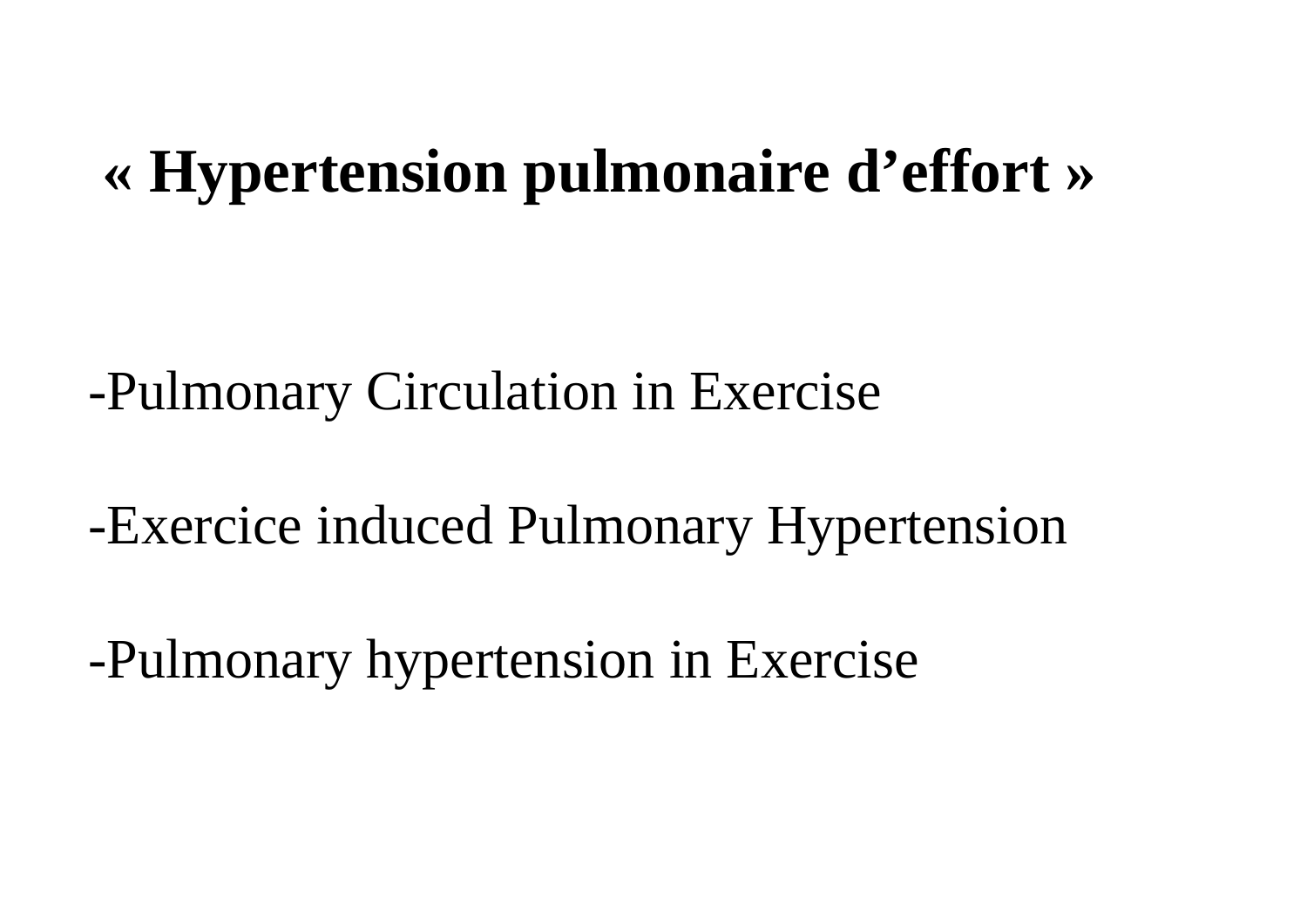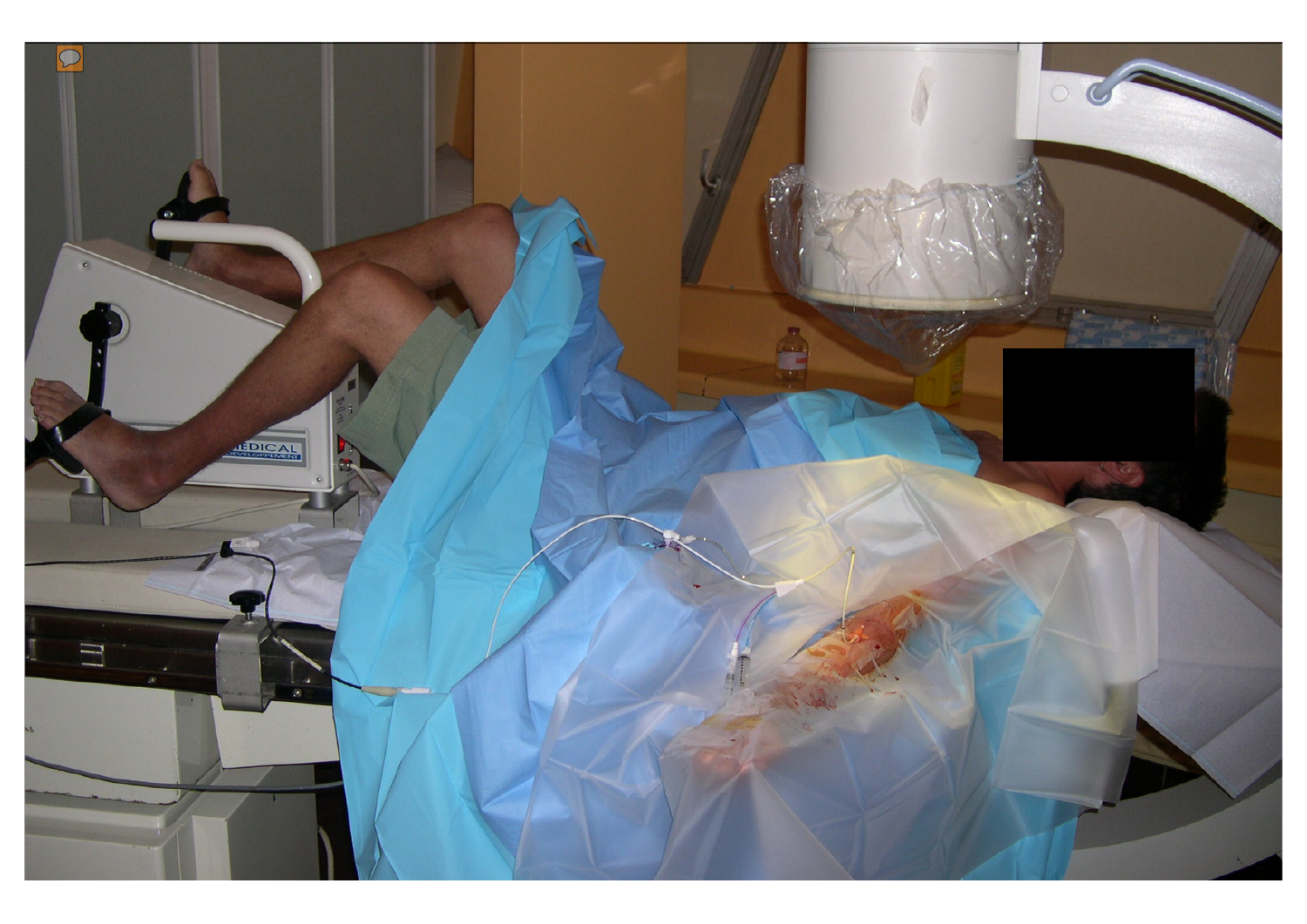#### **ISOLATED RAT LUNGS**

*CHRONIC HYPOXIA*







*AIR*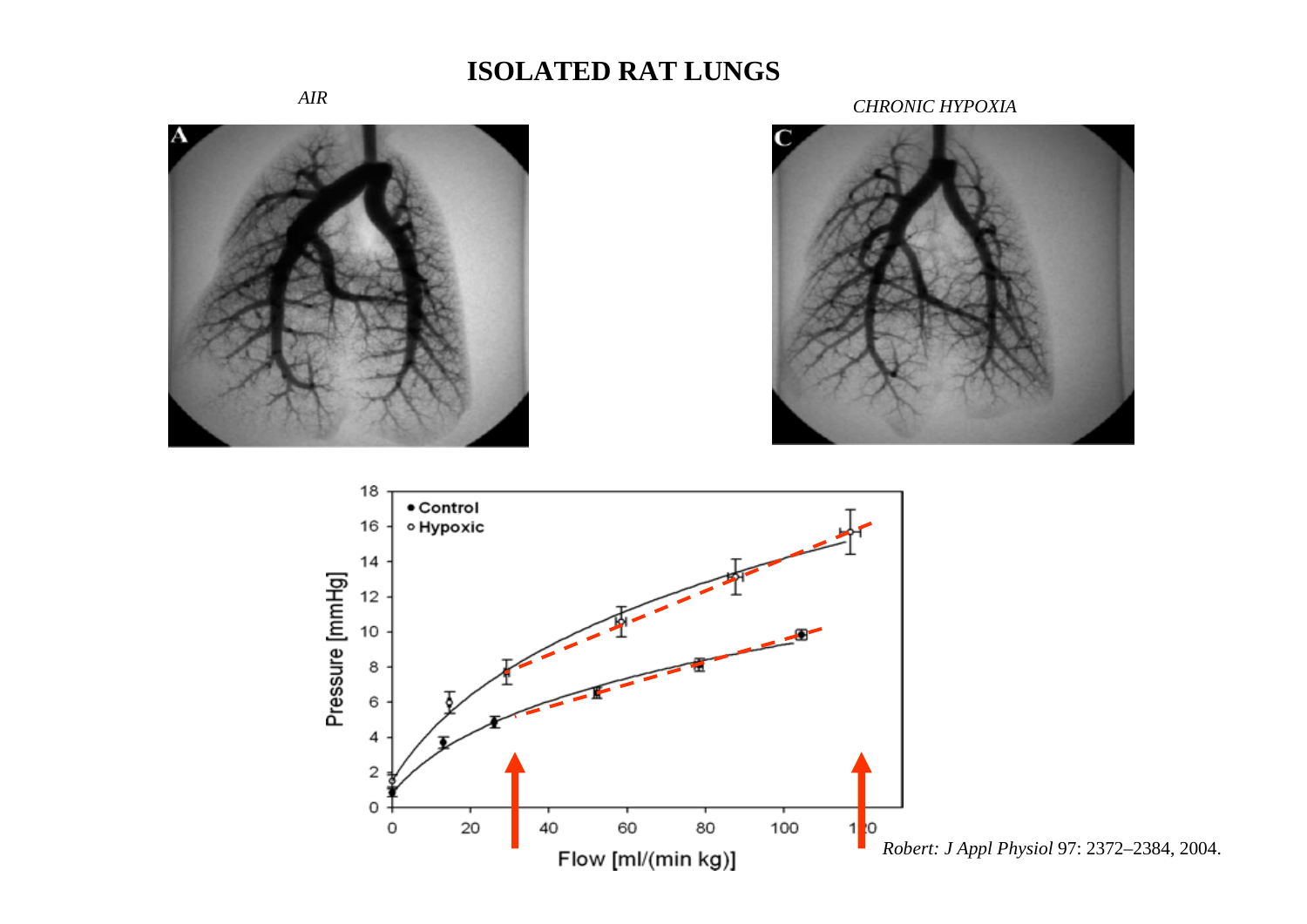### **Mean PAP mmHg**

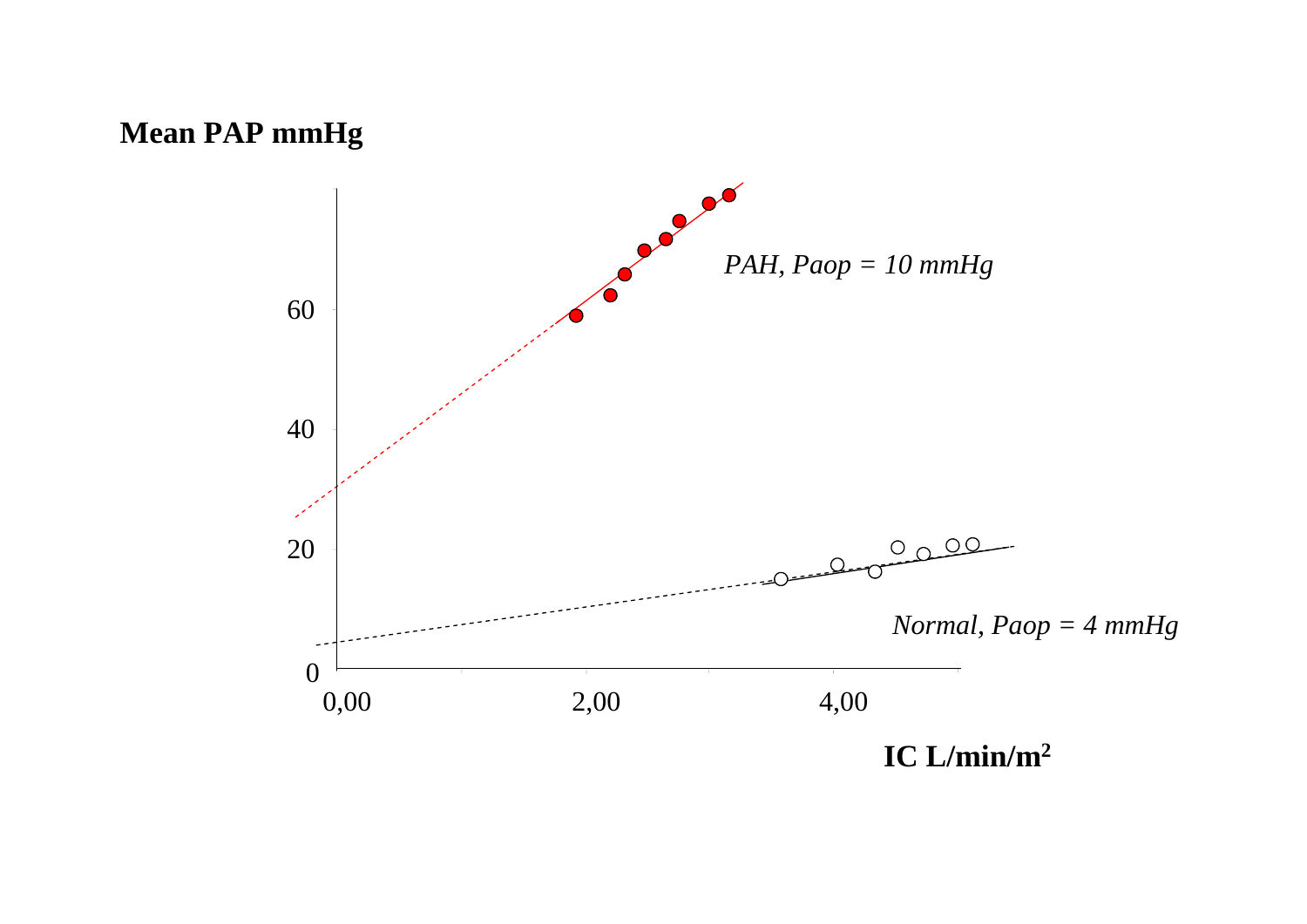# $PVR = (PAP-PAOP)/Q$

Relation P/Q est linéaire dans la zone des débits physiologiques (normal ou pathologique). La droite P/Q coupe les axes à leurs origines seulement chez les sujets normaux en décubitus. Dans toutes les autres conditions l'intercept est positif.

RVP n'est plus une constante indépendante du Q et le calcul de RVP est trompeur Une augmentation passive de PAP par augmentation de Q est associé à une diminution de RVP. Une vasoconstriction active peut être associée à une valeur de RVP inchangée

Variabilité spontanée de RVP de repos de  $\pm$  20%



**Construction de la droite P/Q à plusieurs niveaux de débit Caractéristiques de la droite P/Q régression linéaire: pente RVP de repos ou intercept: position Etat fonctionnel circulation pulmonaire**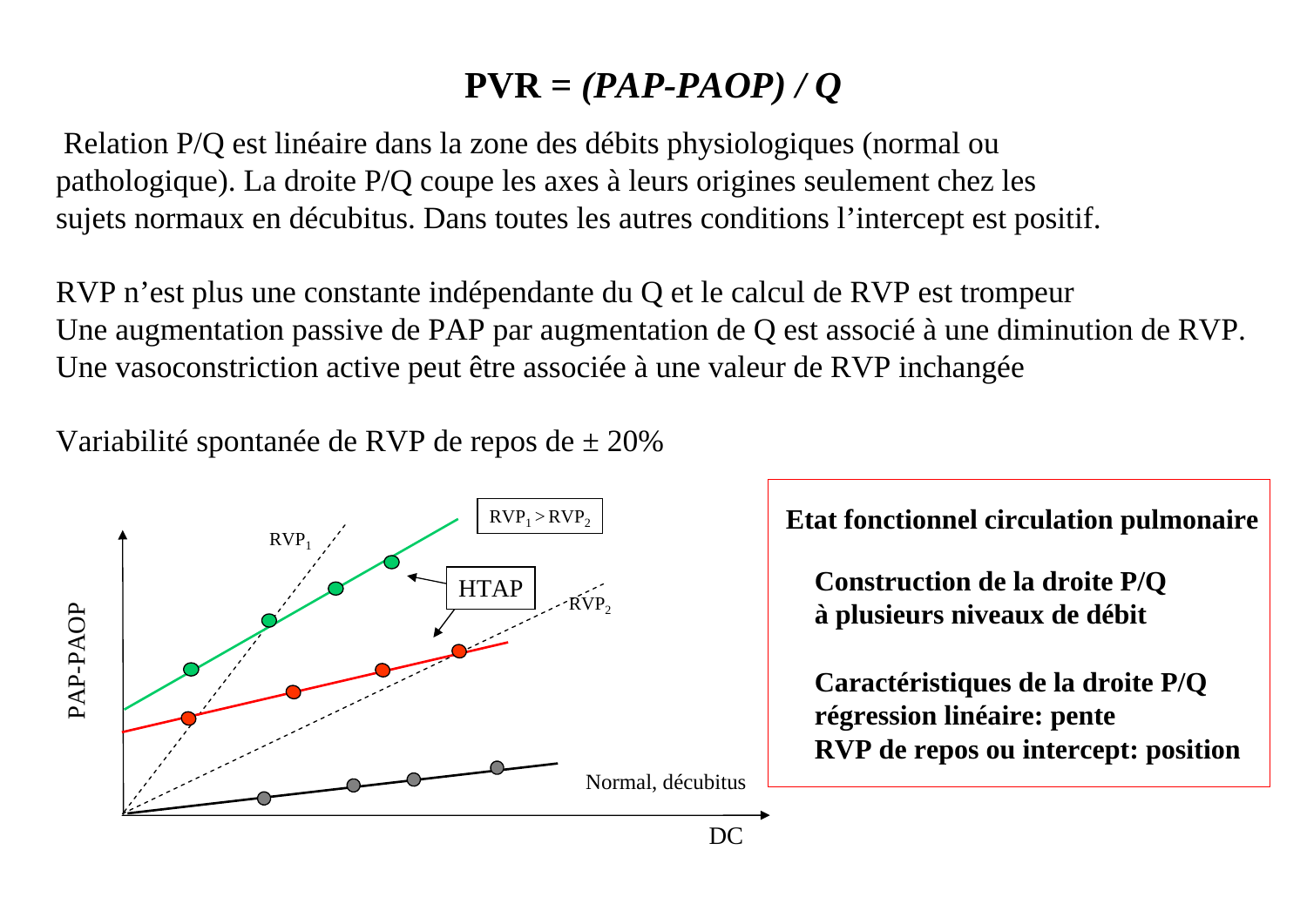# **1973: first World Symposium on Pulmonary Hypertension**

*Definition of PAH*

- *1. mean PAP > 25 mmHg at rest*
- *2. or mean PAP >30 mmHg during exercise*
- *3. in the presence of a PAOP < 15 mmHg.*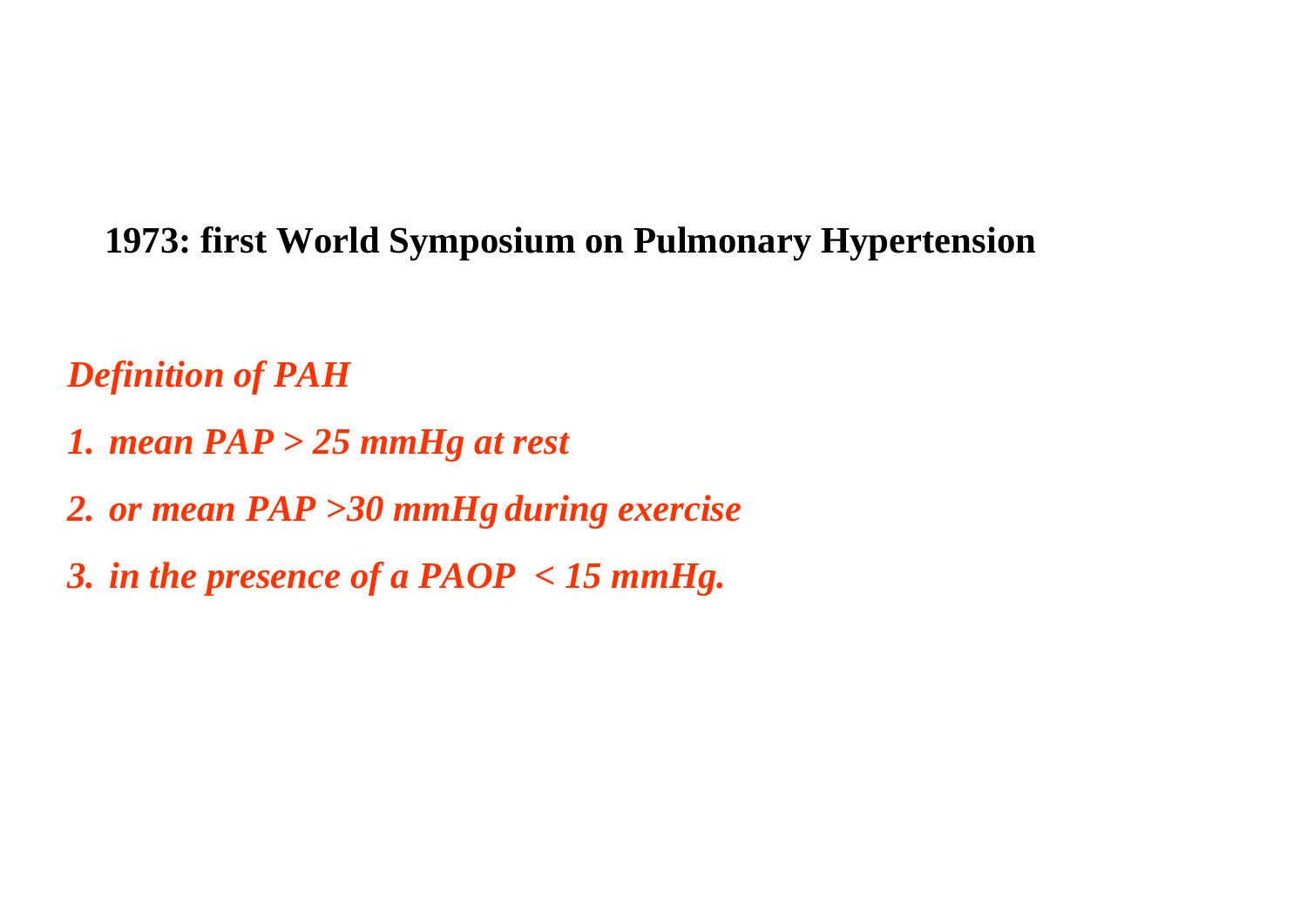**Recommendations Dana Point:** 

- **Exercise, PVR, PAOP criteria eliminated.**
- **Resting PAP of 8 to 20 mm Hg is normal**
- **New definition of PH: resting PAP**  ≥**25 mm Hg.**
- **Further studies the natural history PAP 21 to 24 mm Hg**

**Recommendations ERS and ECS:** 

**Dana Point +** 

**Pre-capillary and post-capillary PH, PAOP <15 or >15 mmHg**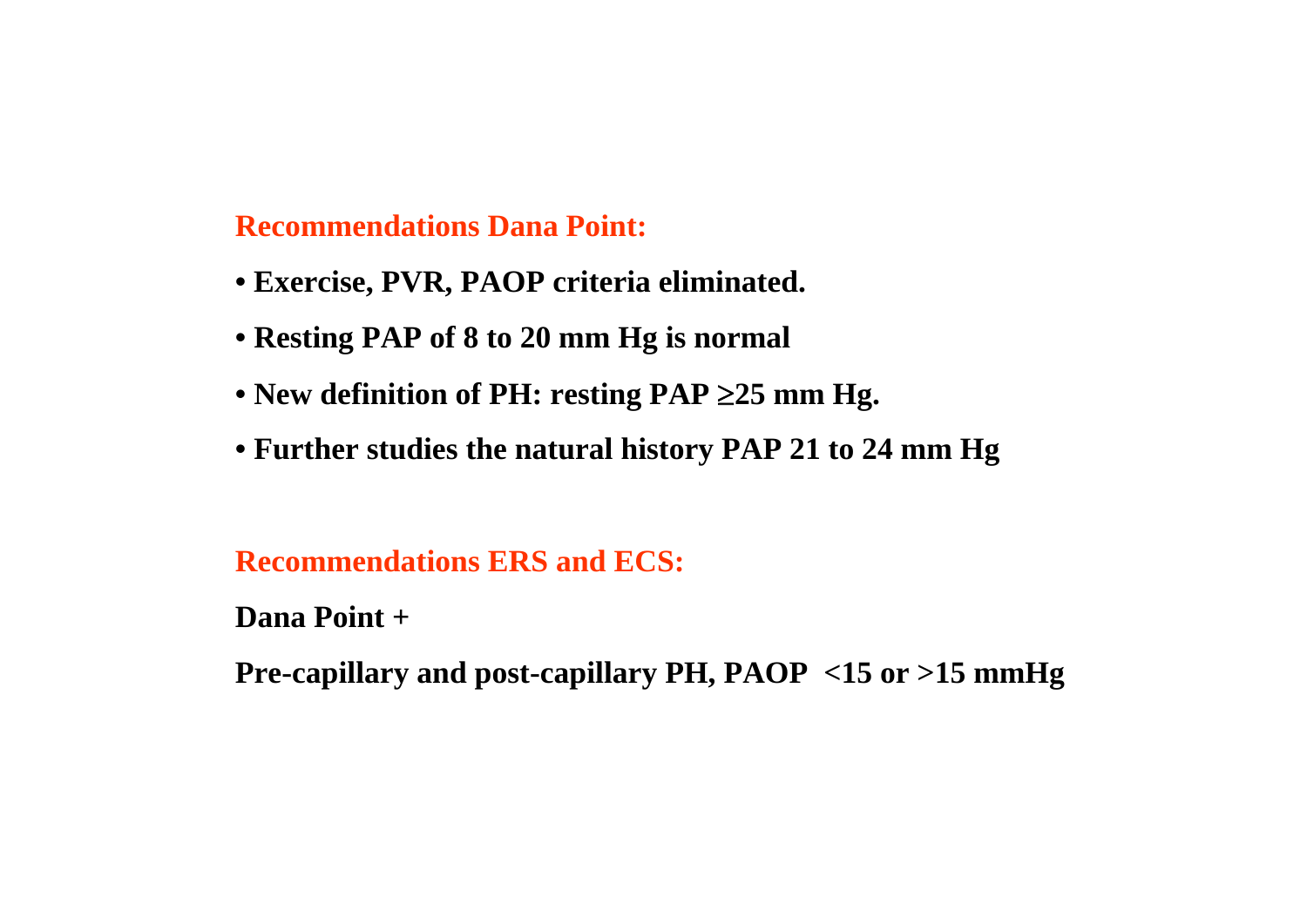# **2008: 4th World Symposium on PH Dana Point California**

PAH definition was challenged, based on meta analysis of Kovacs *(Eur Respir J 2009)* 1,187 individuals in 47 studies:

**- Rest normal PAP = 14.3±3.3 mmHg (age independent) ULN:** mean + 2 SD =  $20.6$  mmHg  $\rightarrow$  grey zone 21-24

-**Slight exercise ULN: 32 mmHg; 30 mmHg <50 years, 46 mmHg**  ≥ **50 years**

#### **We have tested these ULN in 99 consecutive pts in Clamart:**

-In ≥ 50yrs, 79% with PAPrest 21-24mmHg and 98% with mPAPrest <21mmHg did not reach ULN (classic ULN:85%)

- In <50 yrs, 91% with mPAPrest 21-24mmHg and (63%) with mPAPrest <21mmHg exceeded the ULN on slight exercise.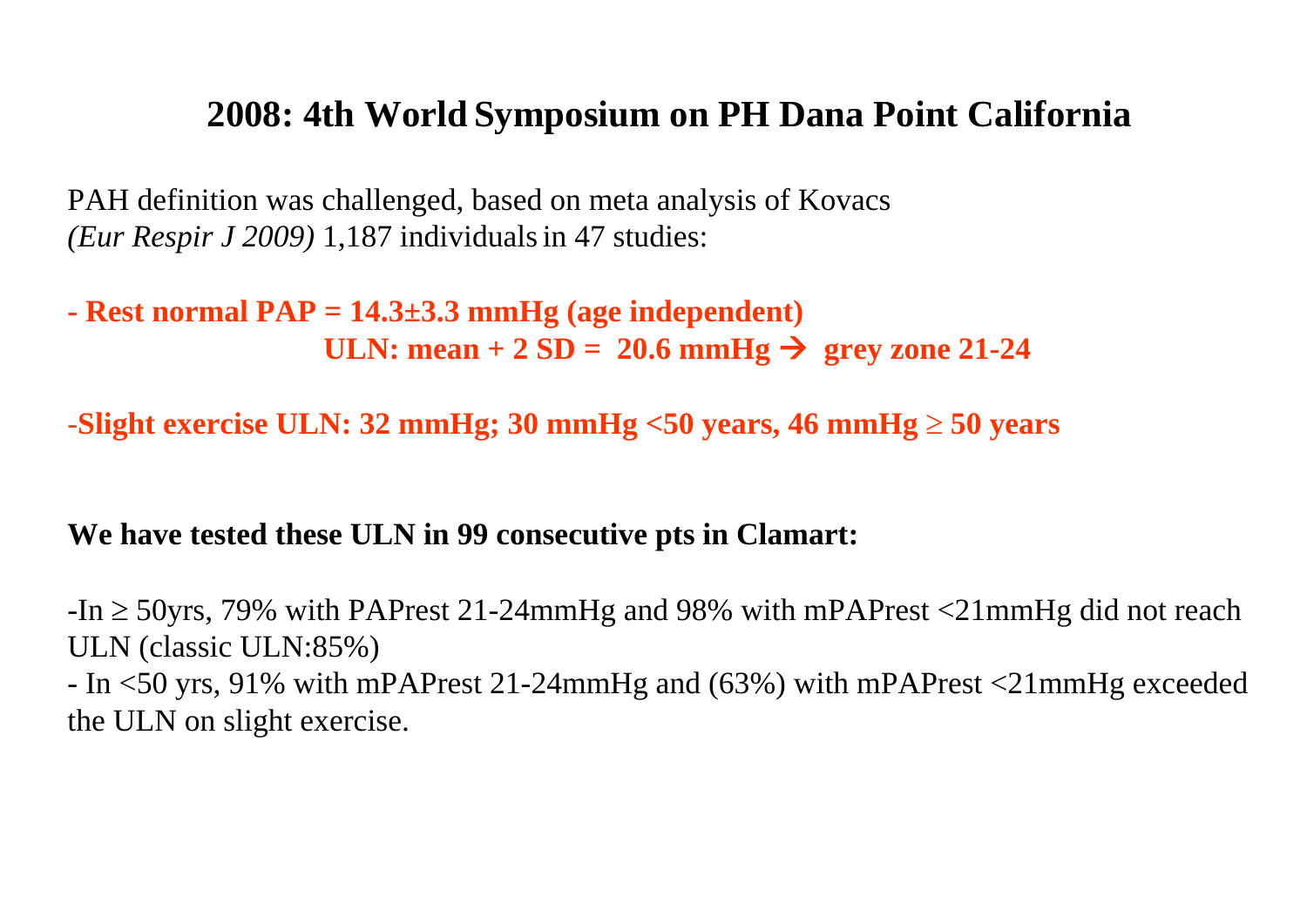#### **N = 50 « Normal » Subjects, slight exercise 60 w (Clamart 2006-2009)**

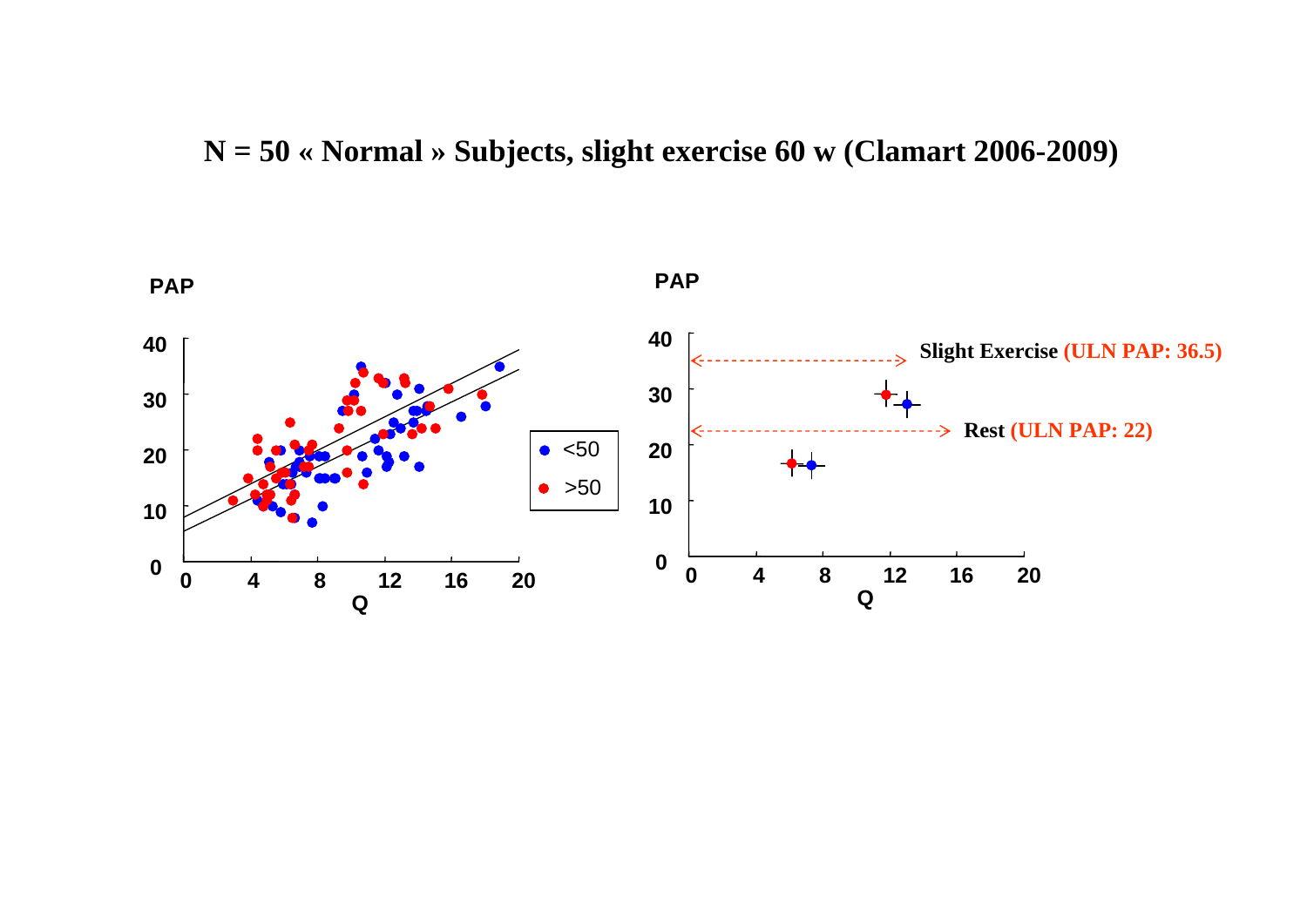### **N = 50 « Normal » Subjects (Clamart 2006-2009)**







Slight Exercise

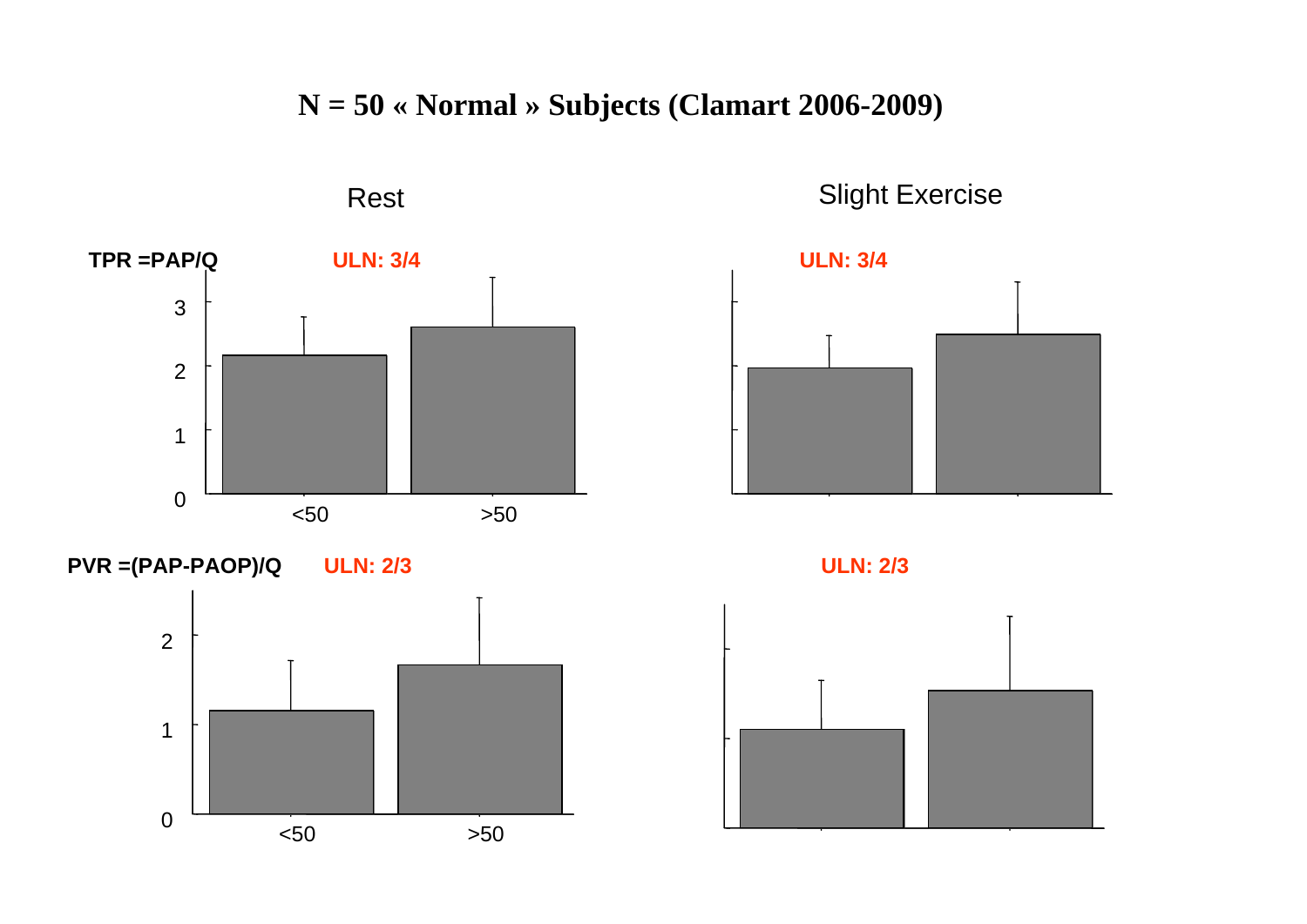Mme V.. CPC PE OPERE POST OP 03/2006 : (repos) PAP 18 mmHg, RAP 3 UI AGGRAVATION CLINIQUE 09/2007 : (repos) PAP 22 mmHg, RAP 3 UI



**Pap = 7,178 + 2,839 \* dc; R^2 = ,965 (BASELINE) Pap = 5,635 + 4,145 \* dc; R^2 = ,945 (APRES)**

#### **ANOVA Table for Pap**

|              |   | Sum of Squares Mean Square F-Value P-Value |         |         |                  | Lambda  | Power  |
|--------------|---|--------------------------------------------|---------|---------|------------------|---------|--------|
| dc           |   | 455.958                                    | 455.958 | 169,368 | < .00011         | 169.368 | 1.000  |
| <b>TEMPS</b> |   | :484                                       | .484    | 180     | .6814            | 180     | 066    |
| dc * TEMPSI  |   | 15.9471                                    | 15.947  | 5.924   | $\overline{037}$ | 5.924   | ا 581. |
| Residual     | a | 24.229                                     | 2,692   |         |                  |         |        |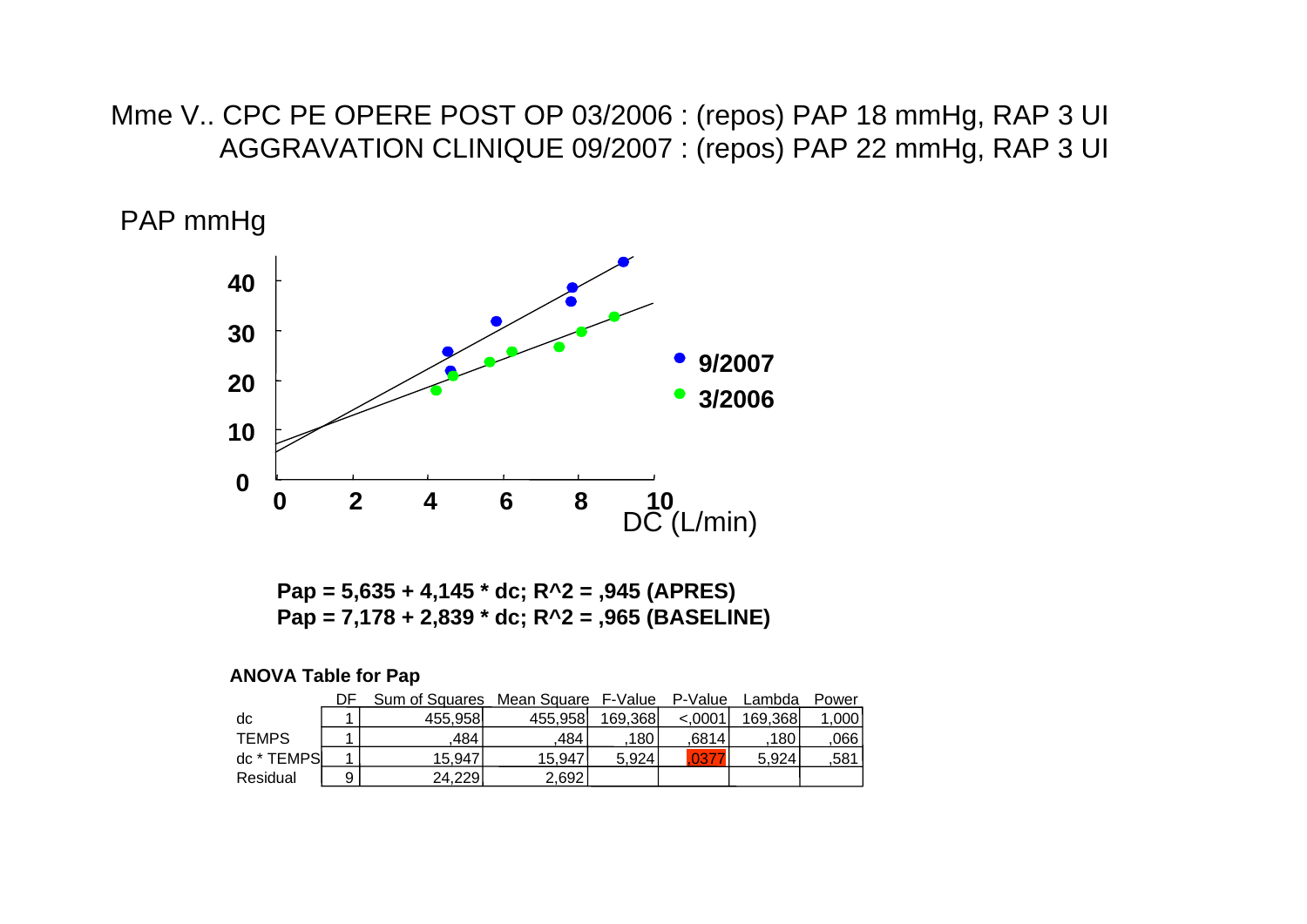#### PAP REPOS 24 PAOP 7

#### PVR REPOS 3.07 PVR EFFORT 2.5

#### PENTE 1.7 INTERCEPT 8.8

#### **Regression Coefficients**

#### **pap-pcp vs. dc**

|           | Coefficient | Std. Error | Std. Coeff. | t-Value | P-Value |
|-----------|-------------|------------|-------------|---------|---------|
| Intercept | 8.895       | 2.020      | 8.895       | 4.403   | .0217   |
| dc        | .695        | 255        | .968        | 6.641   | 0070    |



#### **Re gre <sup>s</sup> <sup>s</sup> ion Coe fficie nts pap vs. dc**

|           | Coefficient | Std. Error | Std. Coeff. | t-Value | P-Value |
|-----------|-------------|------------|-------------|---------|---------|
| Intercept | 13.844      | 1.860      | 13,844      | 7.442   | .0050   |
| dc        | 1.883       | .235       | .977        | 8.011   | 0041.   |

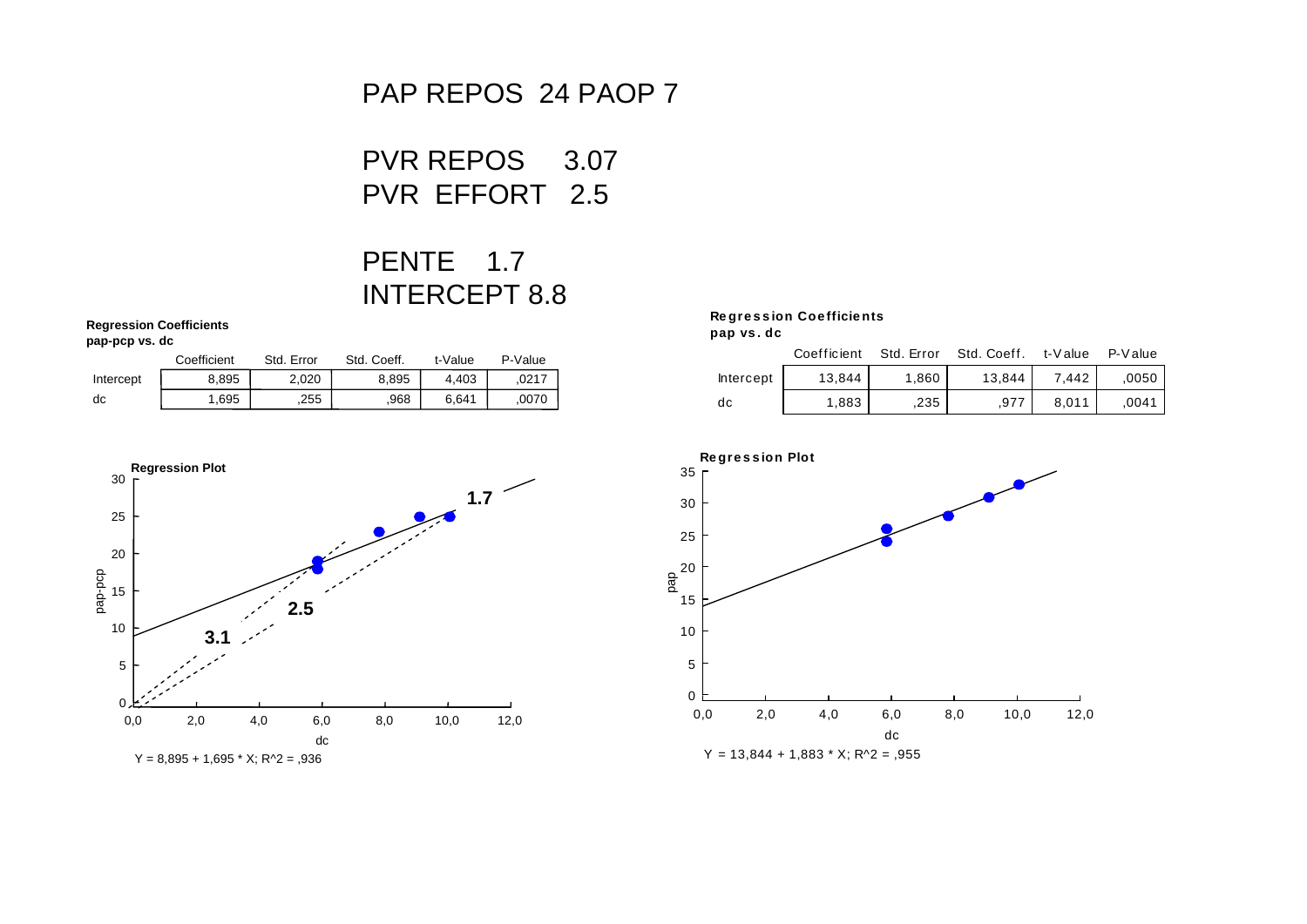#### Mr F. 60 ANS, MVO: PAP 30 Baseline, PAP Tracleer 18



**PAP = 11,312 + 2,695 \* DC; R^2 = ,92 Baseline**

**PAP = 3,496 + 2,209 \* DC; R^2 = ,92 Tracleer**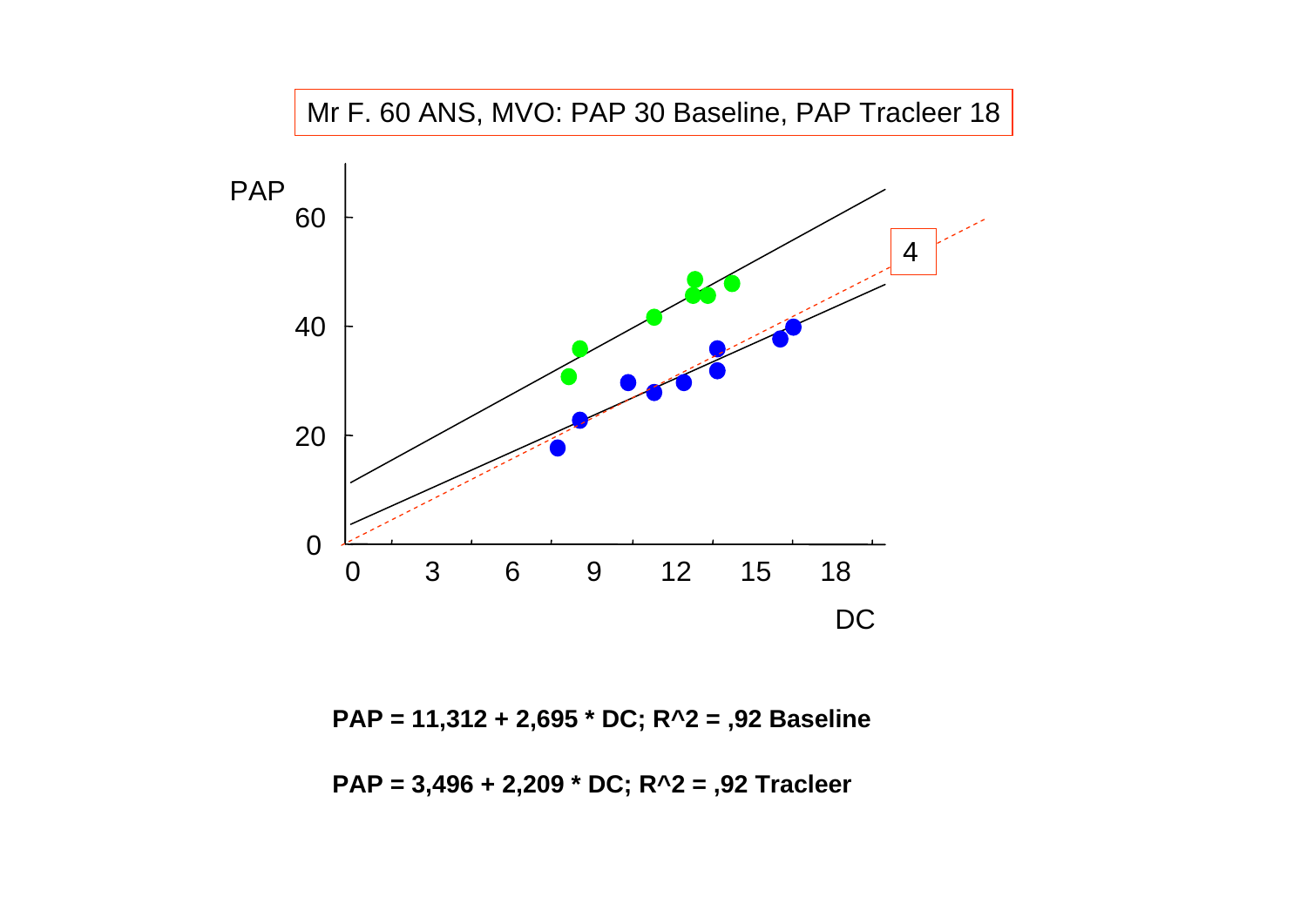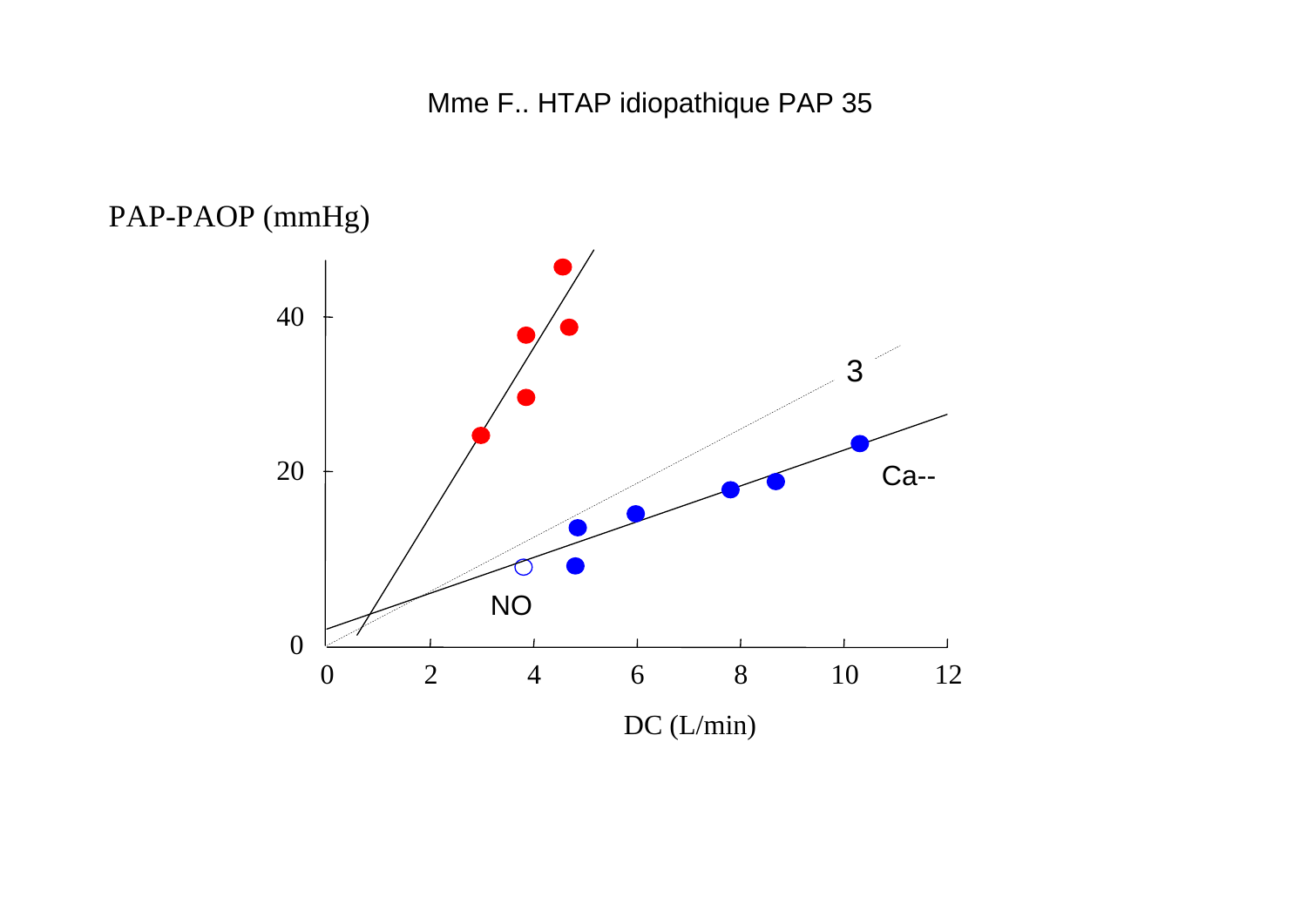Mme B. 58 ans, sclerodermie systemique dyspnée stade III Écho cardiaque non contributive car tachycardie sinusale à 100 n(sic) PAP rest13 mmHg



 $Y = -8,491 + 4,003 * X$ ; R^2 = ,98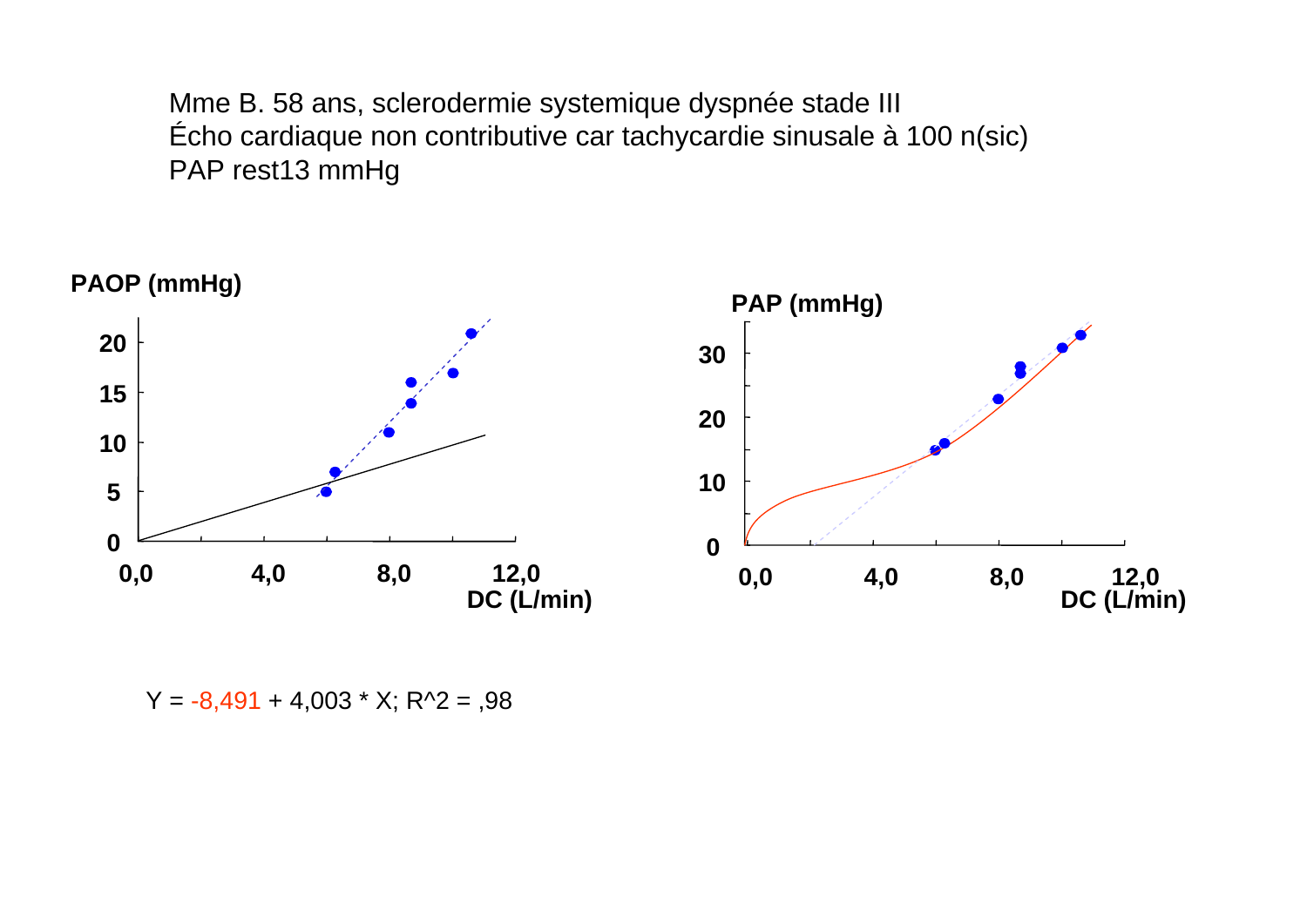#### Mr B. 62 ans: Dyspnée stade II résiduelle 6 mois après TEP



**PAP (mmHg)**

 $Y = -14,135 + 4,933 * X$ ; R^2 = ,875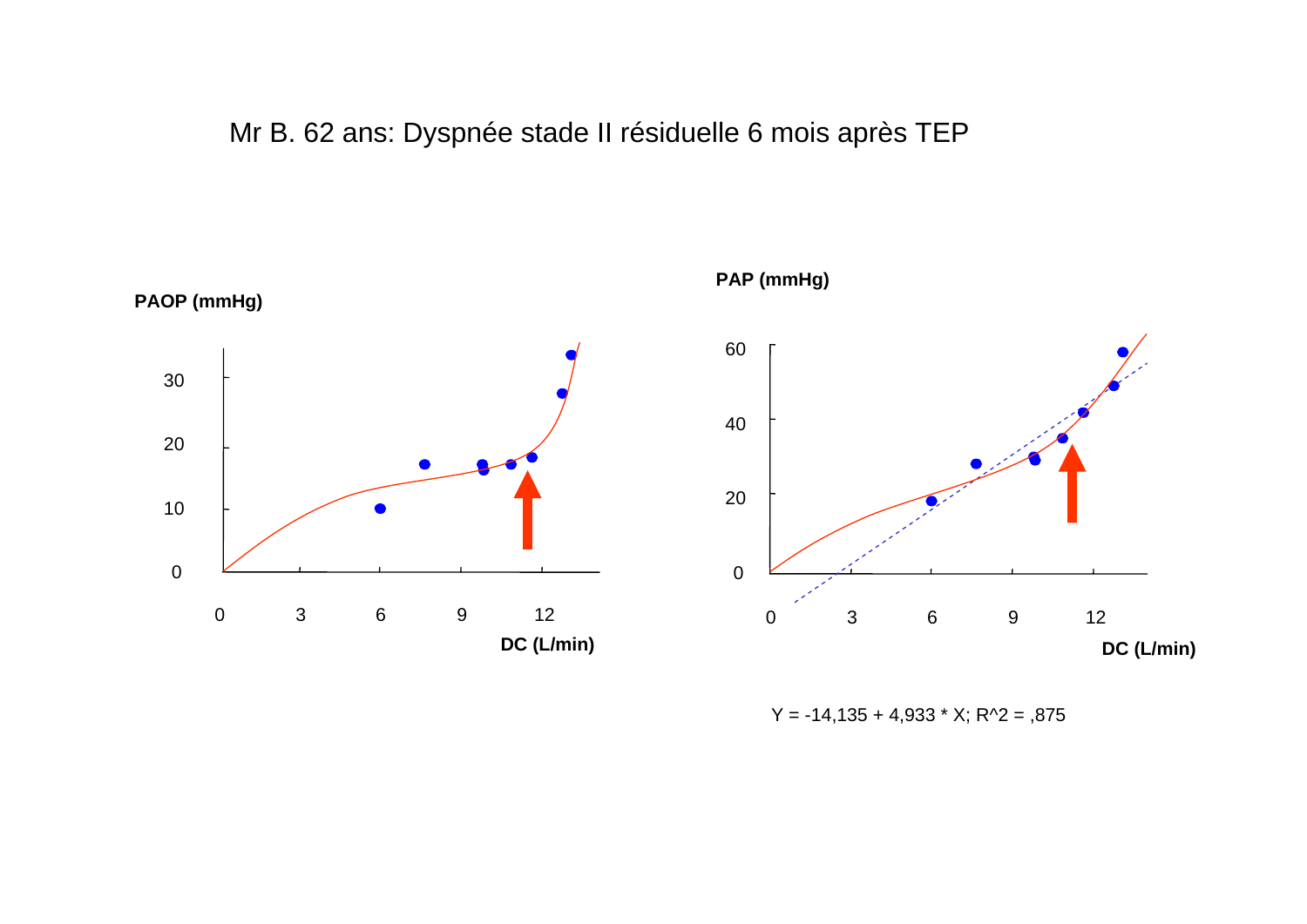### Mme G. 60 ans, PAP rest 22 mmHg

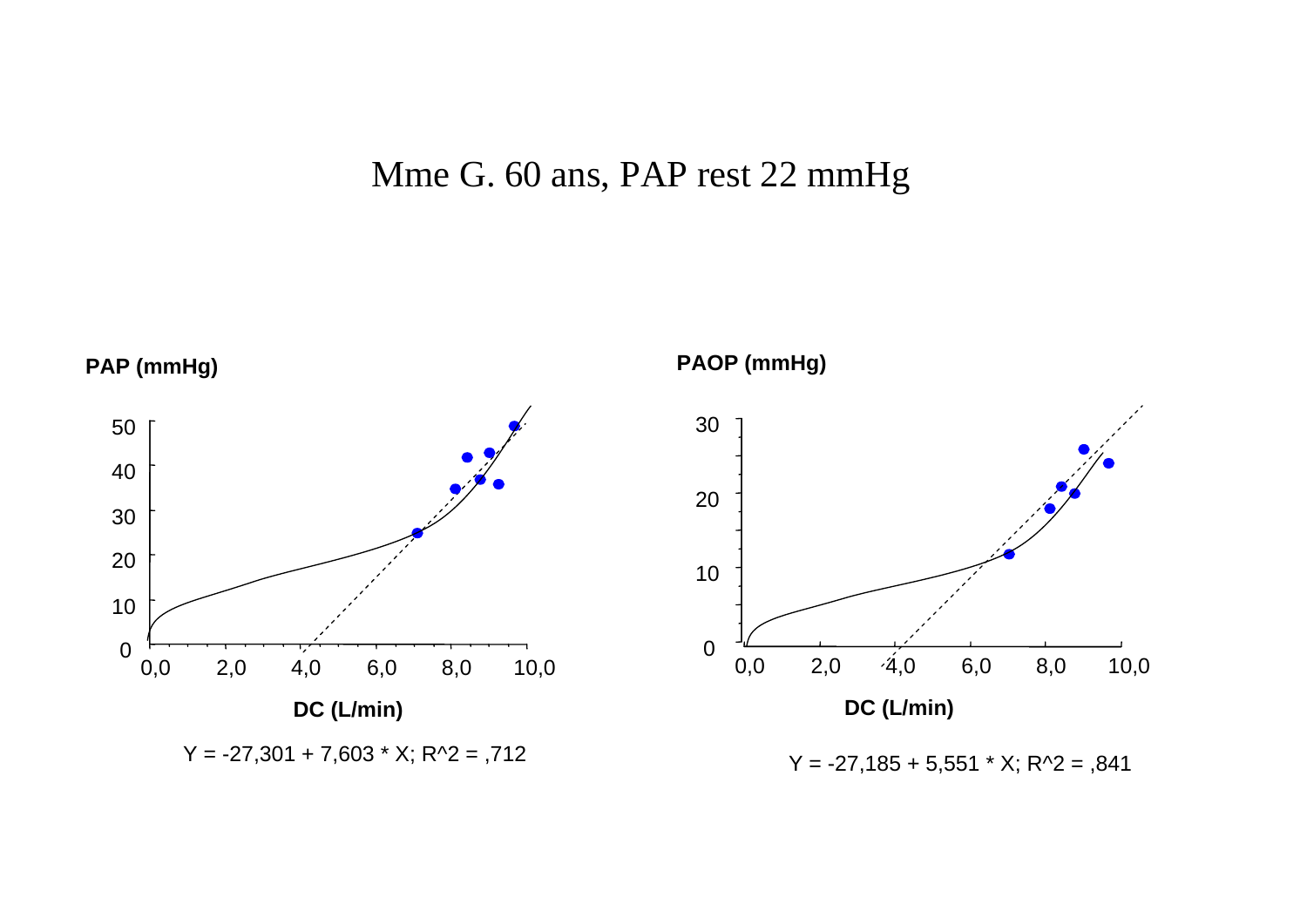# Different hémodynamic phenotypes of exercise induced PH